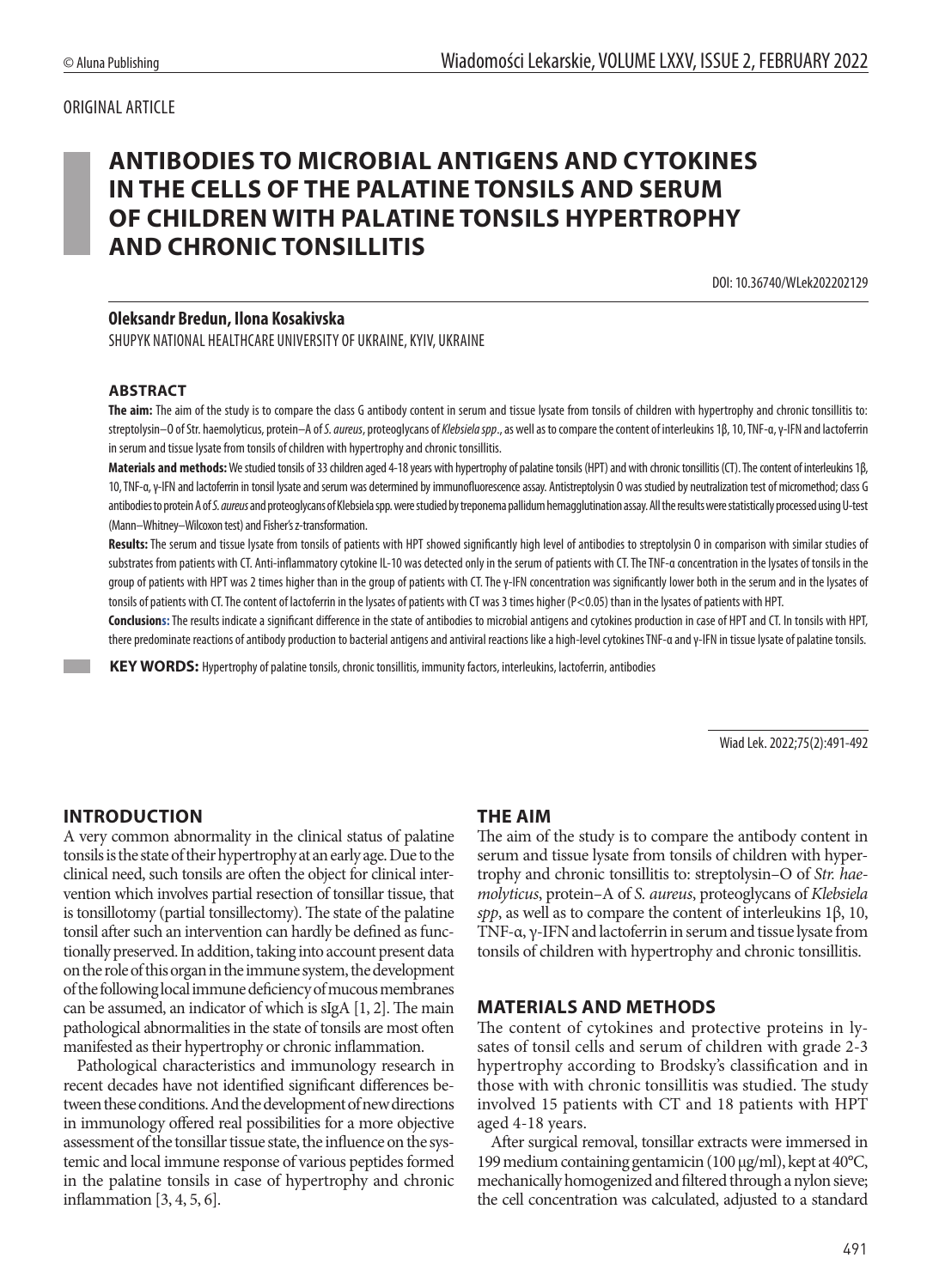| <b>Group of patients</b> | Lg2 antibody titers (average) to microbial antigens |              |                           |              |                                   |       |  |  |  |
|--------------------------|-----------------------------------------------------|--------------|---------------------------|--------------|-----------------------------------|-------|--|--|--|
|                          | streptolysin O of<br><b>Str. haemolyticus</b>       |              | protein A of<br>S. aureus |              | proteoglycan of<br>Klebsiela spp. |       |  |  |  |
|                          | Lysate                                              | <b>Serum</b> | Lysate                    | <b>Serum</b> | <b>Lysate</b>                     | Serum |  |  |  |
| $CT (n=15)$              | 1.3                                                 | 4.5          |                           | 4.0          |                                   | 2.1   |  |  |  |
| $HPT(n=18)$              | $3.5*$                                              | $8.5*$       |                           | 3.25         | 1 つ*                              | 3.6   |  |  |  |

Note: \*Р<0.05

**Table II.** The content of cytokines in the lysates of the cells of tonsils and serum of children with CT and HPT.

| <b>Group of patients</b> | Concentration of cytokines, pg/ml |              |         |              |              |              |               |              |  |  |  |
|--------------------------|-----------------------------------|--------------|---------|--------------|--------------|--------------|---------------|--------------|--|--|--|
|                          | $IL-1\beta$                       |              | $IL-10$ |              | $TNF-\alpha$ |              | $v-IFN$       |              |  |  |  |
|                          | Lysate                            | <b>Serum</b> | Lysate  | <b>Serum</b> | Lysate       | <b>Serum</b> | <b>Lysate</b> | <b>Serum</b> |  |  |  |
| $CT (n=15)$              | 46.0                              | 0.2          |         |              | 130.4        | 34.2         | 11.2          | 8.2          |  |  |  |
| $HPT(n=18)$              | 41.6                              | 0.2          |         |              | $236.0*$     | 29.3         | $36.5*$       | $19.6*$      |  |  |  |

Note: \*Р<0.05



**Fig. 1.** The content of lactoferrin in the lysates and serum of patients with HPT ( $n=18$ ) and CT ( $n=15$ ).  $*(P<0.05)$ .

content of 1 ml and processed in lysis buffer, followed by incubation in isotonic saline solution and centrifugation.

Supernatants were frozen and stored for 1 month at a temperature of minus (-) 20<sup>o</sup>C, after which the concentration of cytokines and other peptides and proteins was determined. Serum was obtained from venous blood the day before surgery.

The content of IL-1, IL-10, tumour necrosis factor (TNF-α), interferon gamma (γ-IFN) and lactoferrin in tonsil lysate and serum was determined by immunoenzyme method and assay kits manufactured by "Proteinovy Kontur", "Cytokin" and "Vector-Best" (RF). A Stat-Fax-2100 reader (USA) was used as an analyzer. Antistreptolysin O was studied by neutralization test of micromethod; antibodies to protein A of *S. aureus* and proteoglycans of *Klebsiela spp.* were studied by treponema pallidum hemagglutination assay using LATEST reagent kits (RF). All the results were statistically processed using U-test (Mann–Whitney–Wilcoxon test) and Fisher's z-transformation.

## **RESULTS**

The data on the content of class G antibodies to microbial antigens in the lysates of the cells of tonsils and serum of children with CT and HPT are presented in Table I.

As can be seen from Table I, a high level of antibodies is determined in relation to streptolysin O in the serum and lysates of the cells of tonsils in patients with HPT in comparison with similar studies of substrates from patients with CT. The antibodies to protein A of *Staphylococcus aureus* and proteoglycan of *Klebsiela spp*. were almost not detected in the lysates of tonsillar cells, and in the serum, they were at a lower level than to streptolysin O, and did not differ statistically in both comparison groups.

The data on the content of cytokines in the lysates of the cells of tonsils and serum of children with CT and HPT are presented in Table II.

As can be seen from Table II, the concentration of IL-1β in the serum of patients of both groups was minimal  $\langle$ <0.2 pg/ ml), and in the lysates of the comparison groups it did not differ statistically. The anti-inflammatory cytokine IL-10 was detected only in the serum of patients with CT. The TNF-α concentration in the lysates of the cells of tonsils in the group of patients with HPT was 2 times higher than in the group of patients with CT; in the serum there was no significant difference between the groups. The γ-IFN concentration was significantly lower both in the serum and lysates of the cells of tonsils of patients with CT.

When studying the concentration of lactoferrin in the lysates and serum of patients with CT and HPT, the following results were obtained (Figure 1).